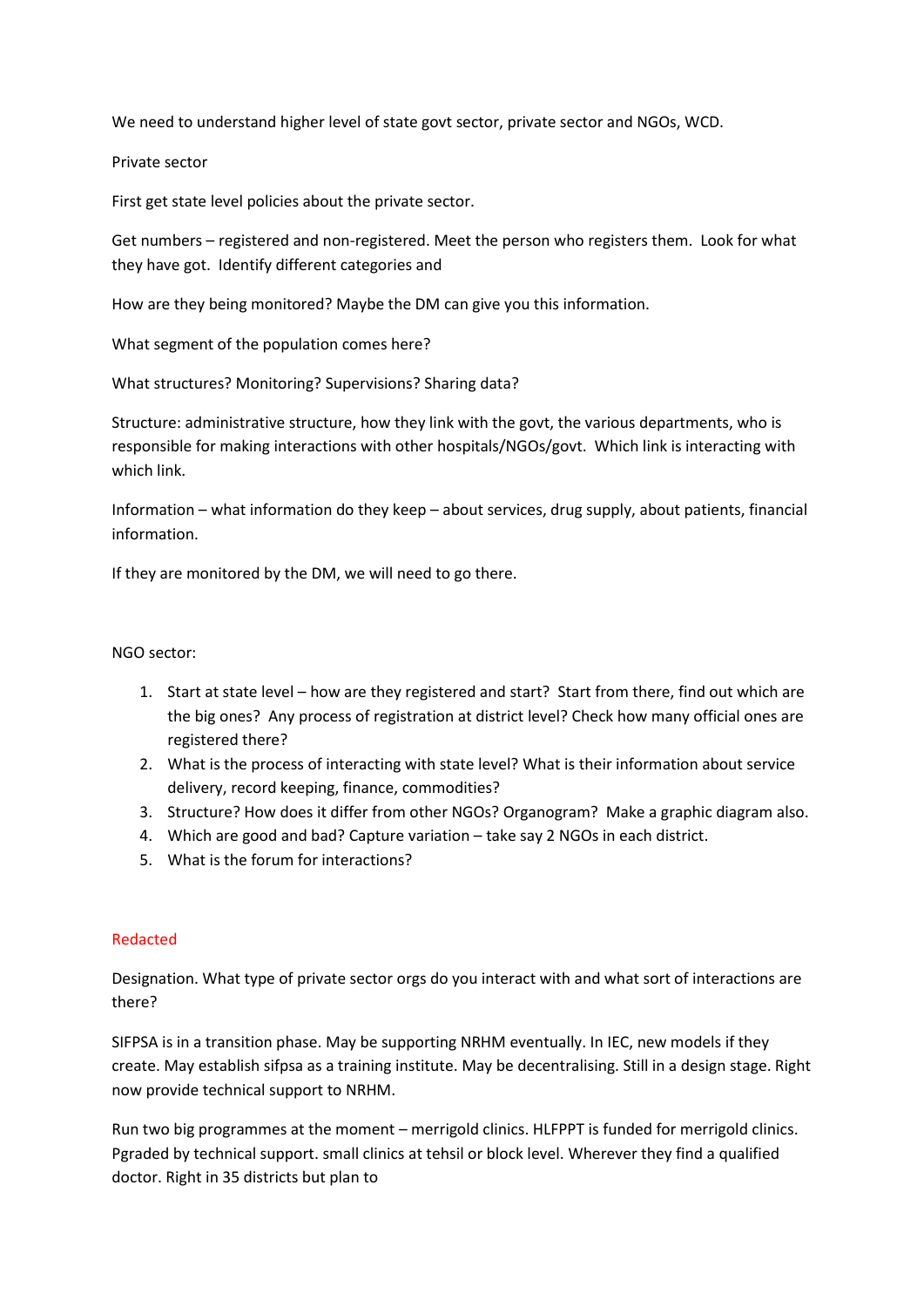Voucher scheme – cover 5 big towns. Accredited private hospital s- 50 so far. People get free delivery, anc, pnc

Empanelled hospitals – have a checklist to go and assess. Then discuss with them and if they agree to pricing etc then empanel them.

Voucher scheme is running very well.

Voucher management unit for supervision.

Send quarterly report

Can see HLFPPT headquarter – redacted (project director – Merrigold network) redacted. Vikas nagar. (This is a trust)

Regular meetings, fund them, they do detailed reporting, monitoring, lot of changes have been brought about in the design etc.

NGOs- no present projects. Used to do a lot with NGOs.

How do you select them? How do you confirm their legal status?

How do you work with them and monitor them? Is there any data sharing?

Which are good ones and not so good ones?

Is there any central body that monitors and certifies them from time to time?

Where do they register?

Mostly with CMO but HLFPPT used to go around and identify them through a mapping. HLFPPT is in Unnao but not in Sitapur.

Client load in merrigold is middle class.

Voucher scheme – 50 hospitals in 5 towns.

Hospitals get paid in time that is why they are motivated to be a part.

Voucher scheme – deliveries, anc, pnc, rti/sti, and any other condition – general check up once a year if someone is ill.

Challenge – how to get data from private sector. They are willing to give for whatever you pay them.

We should use them more in programmes now and support them more. Their beds are not utilised etc. Only after then we should ask them for data. Once they are a part and feel part of a social initiative, then they will also share data. Also need to be reassured that they will not be penalised. Also create similar systems like public sector for them.

CMO does take data from them on FP, JSY voucher.

List of nursing homes is with redacted.